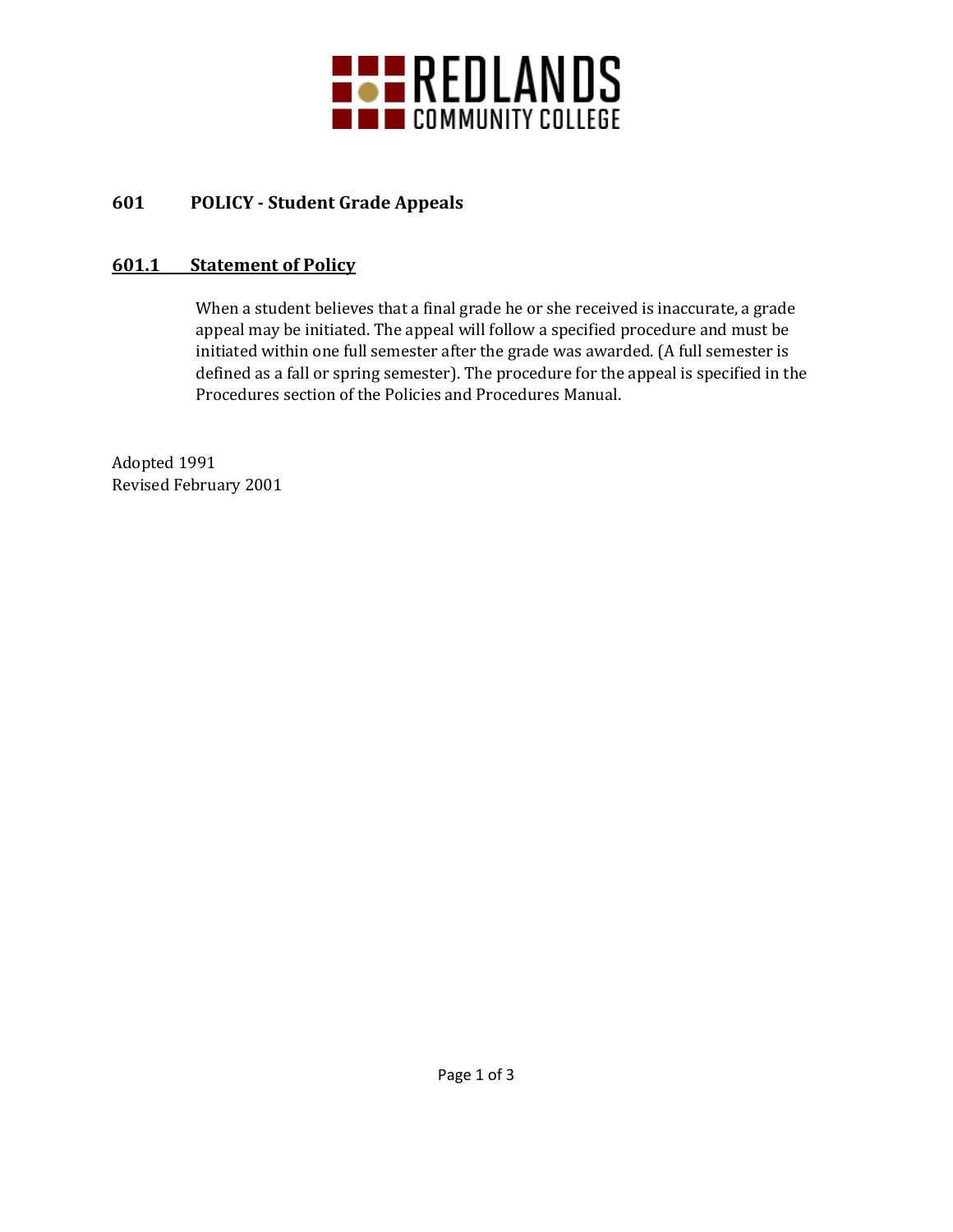

## **601 PROCEDURE - Student Grade Appeals**

#### **601.1:1 Selective Admission Programs**

Selective admissions programs at Redlands Community College, such as the Nursing Program, may have separate grade appeal procedures that apply only to classes in those programs. An appeal of a grade in a selective admissions program class should be made according to the grade appeal procedure for that particular program**.**

#### **601.1:2 General Admission Programs**

- A. In general admission program classes, students wishing to appeal a grade must first discuss the grade with the instructor who assigned it.
- B. If a student desires further action, a written summation of the grade appeal should be submitted to the appropriate Department Head. After the written appeal is received, a meeting will be scheduled within one week by the Department Head. The student, the instructor, and the Department Head will be present in the meeting. Within 24 hours after the meeting, the Department Head will arrive at a decision and will submit this decision in writing to the instructor and to the student. If the instructor of the course is also the Department Head, the Vice President for Academic Affairs or their designee will be the next level of the grade appeal and shall assume the responsibilities of the Department Head.
- C. If the student or the instructor desires to appeal further, he or she should appeal to the Appeals Committee. Within one week after receiving the decision from the Department Head, the written appeal must be submitted to the administrator in charge of academic instruction who will, in turn, notify the Appeals Committee. The Committee will meet within one week after the administrator in charge of academic instruction receives the written appeal. The Appeals Committee, chaired by the Chairperson of the Standing Institutional Committee on Curriculum, will consist of one (1) faculty member appointed by the President of the College, one (1) faculty member appointed by the President of the Faculty Senate, one (1) counselor appointed by the administrator in charge of student services, one (1) faculty member appointed by the Department Head involved in Step B, and one (1) student appointed by the Student Activities Coordinator. At this point the student and/or the instructor may designate and identify one (1) other person to be present and participate in the Hearing. The name and official capacity of this person must be stated in the written appeal sent to the administrator in charge of academic